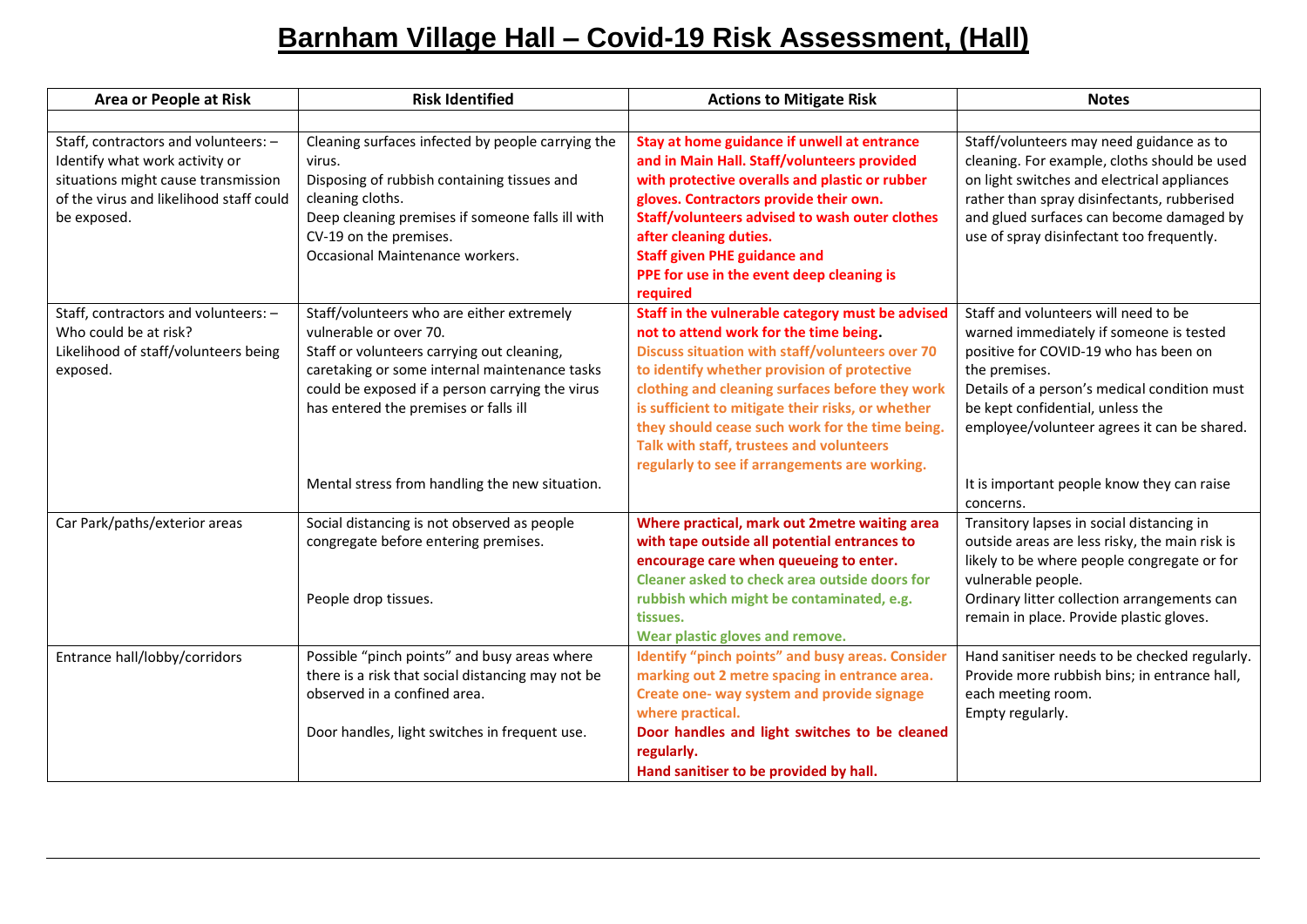## **Barnham Village Hall – Covid-19 Risk Assessment, (Hall)**

| <b>Area or People at Risk</b>   | <b>Risk Identified</b>                                                                                                                                                                                                                                                               | <b>Actions to Mitigate Risk</b>                                                                                                                                                                                                                                                                                                                                                                                                                          | <b>Notes</b>                                                                                                                                                                                                                                                                                                                  |
|---------------------------------|--------------------------------------------------------------------------------------------------------------------------------------------------------------------------------------------------------------------------------------------------------------------------------------|----------------------------------------------------------------------------------------------------------------------------------------------------------------------------------------------------------------------------------------------------------------------------------------------------------------------------------------------------------------------------------------------------------------------------------------------------------|-------------------------------------------------------------------------------------------------------------------------------------------------------------------------------------------------------------------------------------------------------------------------------------------------------------------------------|
|                                 |                                                                                                                                                                                                                                                                                      |                                                                                                                                                                                                                                                                                                                                                                                                                                                          |                                                                                                                                                                                                                                                                                                                               |
| Main Hall                       | Door handles, light switches, window catches,<br>tables, chair backs and arms.<br>Soft furnishings which cannot be readily cleaned<br>between use.<br>Projection equipment. Screen. Window curtains<br>or blinds Commemorative photos, displays.<br>Social distancing to be observed | Door handles, light switches, window catches,<br>tables, chairs and other equipment used to be<br>cleaned by hirers before use and by hall<br>cleaning staff.<br>Social distancing guidance to be observed by<br>hirers in arranging their activities.<br>Hirers to be encouraged to wash hands<br>regularly.                                                                                                                                            | Where practical, consider removing window<br>curtains and any other items which are more<br>difficult to clean and likely to be touched by<br>the public.<br>Provide hand sanitiser.<br>Include in 'Supplementary Conditions of<br>Hire'                                                                                      |
| Upholstered seating             | Virus may remain on fabric. Cannot readily be<br>cleaned between use. Frequent cleaning would<br>damage fabric. Metal parts can be cleaned and<br>are more likely to be touched when moving<br>them, ie more frequently.                                                             | <b>Upholstered seating in Bar Area is reserved only</b><br>for those who need it by reason of infirmity and<br>who have been socially isolating themselves<br>Avoid anyone else touching it unless wearing<br>plastic gloves.<br>Clean metal/plastic parts of other seats which<br>are regularly touched.                                                                                                                                                | Consider affixing a sign on the bench seat in<br>Bar Area advising accordingly.<br>Any chairs used to be cleaned before and<br>after use by Hirer.<br>Include in 'Supplementary Conditions of<br>Hire'                                                                                                                        |
| Small meeting rooms and offices | Social distancing more difficult in smaller areas<br>Door and window handles, light switches<br>Tables, chairs.<br>Floors with carpet less easily cleaned.                                                                                                                           | <b>Recommend hirers hire larger meeting spaces</b><br>and avoid use of small rooms, other than as<br>offices.<br>Surfaces and equipment to be cleaned by hirers<br>before use or by hall cleaner.<br>Rooms with carpeted floors not hired for keep<br>fit type classes.                                                                                                                                                                                  | Consider closing, only hiring when main hall<br>is not in use or as possible overflow for<br>activities when more attend than expected.<br>Where applicable, use Meeting Room hire<br>rate for Main Hall.                                                                                                                     |
| Kitchen                         | Social distancing more difficult. Door and window<br>handles. Light switches<br>Working surfaces, sinks Cupboard/drawer<br>handles. Fridge/freezer Crockery/cutlery<br>Kettle/hot water boiler<br>Cooker/Microwave<br>Dishwasher                                                     | Hirers are asked to control numbers using<br>kitchen so as to ensure social distancing,<br>especially for those over 70. Hirers to clean all<br>areas likely to be used before use, wash, dry<br>and stow crockery and cutlery after use.<br>Hirers to bring own tea towels.<br>Hand sanitiser, soap and paper towel to be<br>provided.<br>Consider encouraging hirers to ask their visitors<br>to bring their own Food and Drink for the time<br>being. | Cleaning materials to be made available in<br>clearly identified location, eg a box on one of<br>the kitchen surfaces, regularly checked and<br>re-stocked as necessary. A list to be<br>provided in the box detailing what items<br>should be present.<br>Consider closing kitchen if not required or<br>restricting access. |
| Store cupboards (cleaner etc)   | Social distancing not possible.<br>Door handles, light switch                                                                                                                                                                                                                        | Public access unlikely to be required.<br><b>Cleaner to decide frequency of cleaning.</b>                                                                                                                                                                                                                                                                                                                                                                |                                                                                                                                                                                                                                                                                                                               |